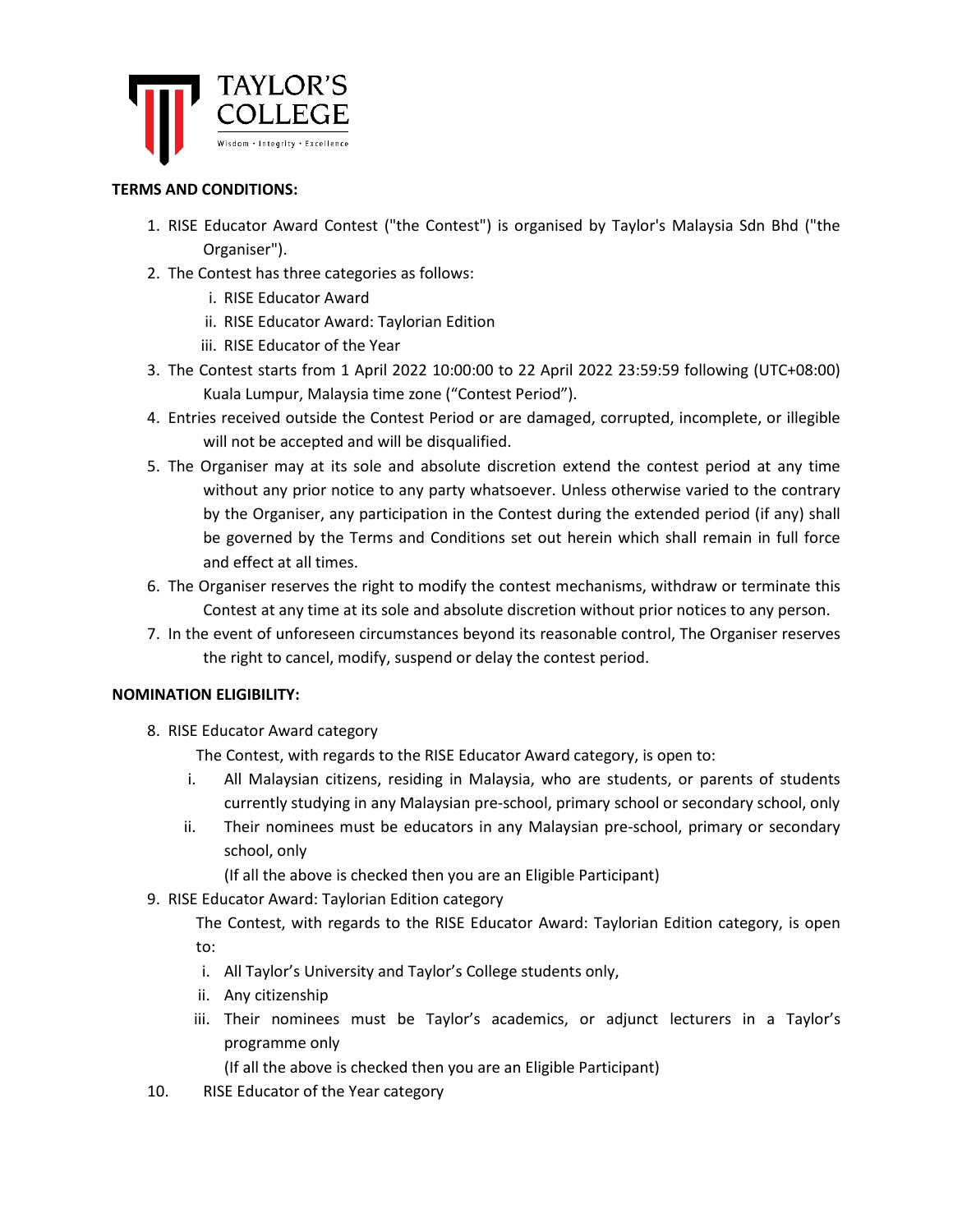

The Contest, with regards to the RISE Educator of the Year category, is open to:

- i. All finalists in the RISE Educator Award and RISE Educator Award: Taylorian Edition only
- ii. Any citizenship
- 11. One entry for either contest per eligible participant.

## **SUBMISSION REQUIREMENTS:**

- 12. To participate, Eligible Participants must comply with each of the following:
	- a) Eligible Participants may submit only one (1) entry in only one (1) category.
	- b) Eligible Participants must fill up the submission form accurately and truthfully.
	- c) Eligible Participants MUST provide their Full Name, valid Contact Number, and Email address and Mailing Address (Incomplete entries will not be considered) to be contacted by the organiser. Finalists and winners will be contacted by email, SMS or phone call.
	- d) Eligible Participants must seek the consent of the nominee to participate in The Contest, if they are selected as finalists.
	- e) Each submission will be tied to one Eligible Participant.
	- f) All entries must be the Eligible Participants' original works and no part or component thereof is copied from any other work or material.
	- g) The Organiser reserves the right to reject any entry form at its sole and absolute discretion without having to assign any reasons whatsoever.
	- h) All entries become the property of the Organiser and will not be returned to the entrant.
	- i) Eligible Participants agree to allow the Organiser to use their nomination entries, names and photos in their social media platforms and publicity materials.

# **CONTEST MECHANIC:**

- 1) Click on the nomination link within the RISE Educator Award website or scan the QR code.
- 2) Fill in the form and in 100 words or less, describe why your teacher deserves the award.
- 3) Submit your nomination.
- 4) If your nomination has been chosen as one of 10 finalists, Taylor's College will send you a link to the social media post with your nominee's story in it.
- 5) Garner votes for your nominee's post!
- 6) Nominee with the highest votes wins the award!

# **SELECTION OF WINNERS:**

13. Finalists for the RISE Educator Award and RISE Educator Award: Taylorian Edition category are selected through a Taylor's College committee, and winners will then be chosen based on popular voting on Taylor's College social media, provided the application is complete as follows: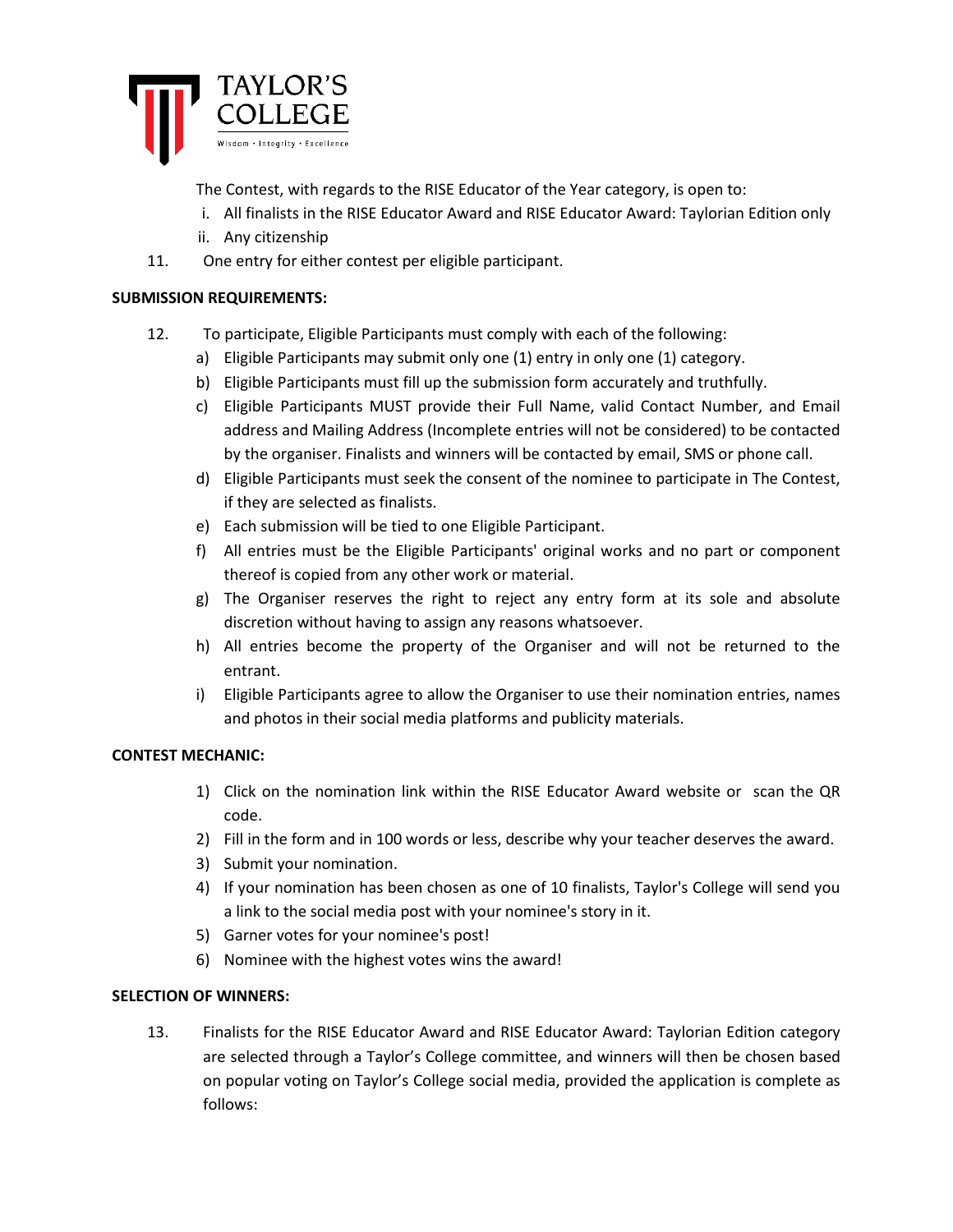

- i. The participant provides complete and accurate information in the nomination form
- ii. Participants agree to allow Taylor's College to use their names, nominations and photos in publicity materials; and
- iii. Participant has gotten the consent of the nominee to participate in the Contest.
- iv. Winner for the RISE Educator of the Year Award is selected solely by a Taylor's College committee.
- 14. Judges' decision is final and binding.
- 15. No correspondence shall be entertained.

## **NOTIFICATION OF CONTEST WINNERS**

- 16. The Organiser reserves the right to use any other method or medium that deems fit at its sole and absolute discretion for the purpose of announcing the Contest winners.
- 17. Contest winners will be required to give their contact details, NRIC No, Mailing address and any other details deemed necessary and relevant upon joining the contest.
- 18. Proof of mailing, faxing, or delivering (in any manner whatsoever) any details to the Organiser does not represent proof that the Organiser has received such details.
- 19. The Organiser reserves the right to forfeit prizes for any Contest winner who does not provide the required details upon receiving the request/notification from the Organiser.
- 20. The Organiser reserves the right to appoint a third party to conduct the verification of Contest winners and to fulfil the delivery of prizes and Contestants agree that the Organiser may provide all necessary information of Contest winners to such third parties to facilitate such service.
- 21. The prize winner will be notified within twenty-one (21) days after the closing date. Return of any prize/prize notification as undeliverable may result in disqualification and selection of an alternate winner.

### **CONTEST PRIZES:**

- 22. RISE Educator Award category:
	- Winner of RISE Educator Award category shall receive RM2,000 in cash prize
	- The nominator of the winner to RISE Educator Award category shall receive RM500 in cash prize
	- Finalists shall receive RM500 in cash prize
- 23. RISE Educator Award: Taylorian Edition category:
	- Winner of RISE Educator Award: Taylorian Edition category shall receive RM2,000 in cash prize
	- The nominator of the winner to RISE Educator Award: Taylorian Edition category shall receive RM500 in cash prize
	- Finalists shall receive RM500 in cash prize
- 24. RISE Educator of the Year category: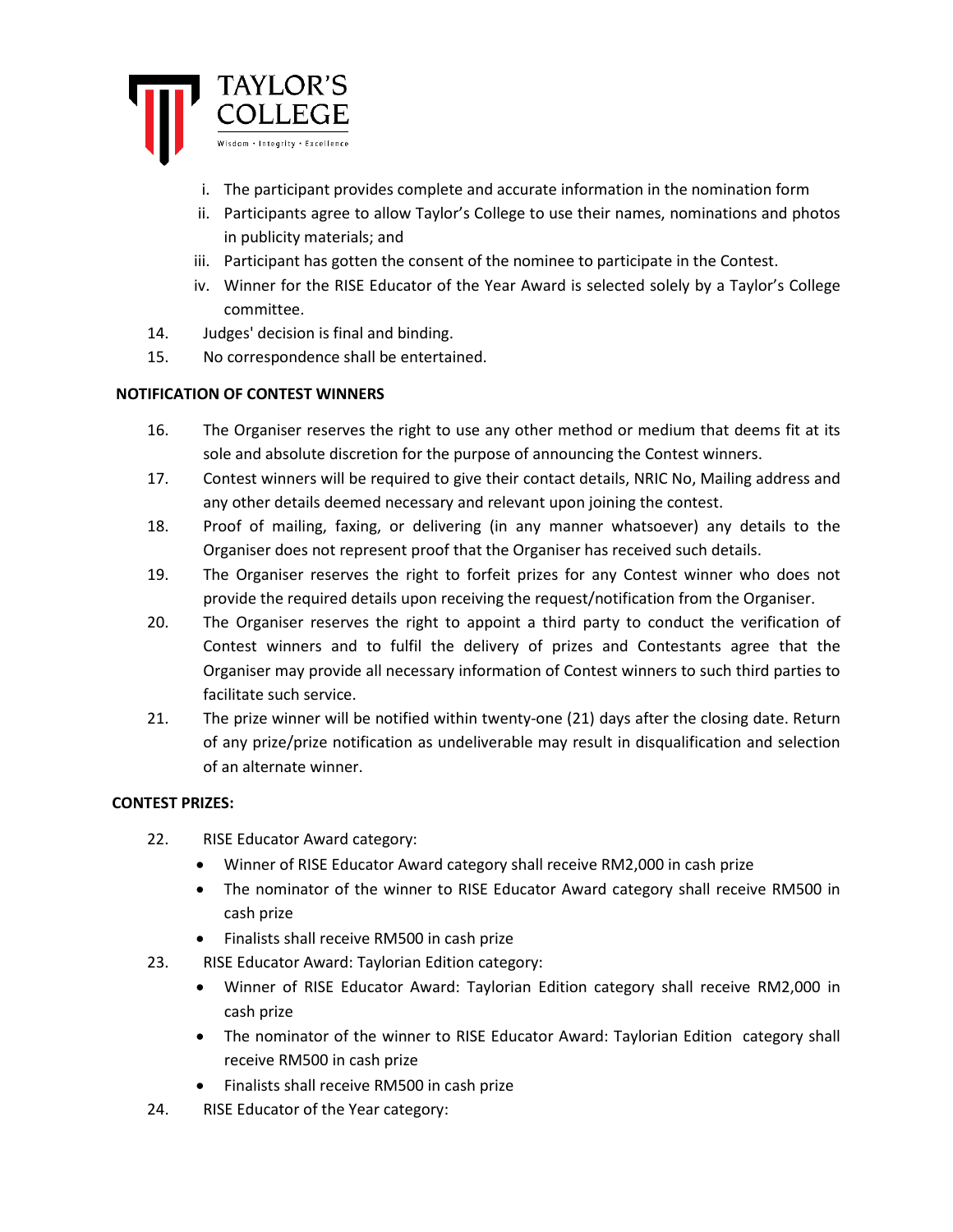

- Winner of RISE Educator of the Year category shall receive RM5,000 in cash prize
- The nominator of the winner to RISE Educator Award category shall receive RM500 in cash prize
- The school of the winner to RISE Educator Award category, shall receive RM10,000\* in sponsorship for beautification of the school \*(The RM10,000 sponsorship is subject to the terms and conditions in clause 'School Sponsorship' below)
- 25. The Organiser reserves the right to determine the prizes and change the prizes without any prior notification.
- 26. All taxes, insurance, transfers, spending money and other expenses (including meals or personal expenses, upgrades etc.) as the case may be, unless specifically stated, are the sole responsibility of the Contest winner.
- 27. Each Contest winner shall be entitled to one (1) prize only.
- 28. Prizes are not exchangeable, transferable or redeemable in any other form for whatever reason. Contest winners are responsible to provide accurate information to facilitate the receipt of their award or prize. The Organiser, its sponsors and representatives shall have no liability to the Contest winners in any respect whatsoever.
- 29. The Organiser makes no warranties or representations whatsoever with respect to the prize and shall not be responsible nor liable for any problems and/or damage thereto or arising therefrom.
- 30. Prizes will be distributed by Ez Works Solution Sdn Bhd on behalf of the Organiser. Identification documents will be required (examples include identification card/NRIC/passport which displays a photograph of the Contest winner, and/or bank account information that corresponds to winner's identification information)
- 31. In special situations, and subject to the absolute discretion of the Organiser, a Contest winner may nominate a designated representative to collect the prize on his/her behalf. The representative will be required to present written authorization from the Contest winner and identification which includes a photograph for both the Contest winner and their representative.
- 32. In the event that a Contest winner chooses not to accept a prize within thirty (30) days from the announcement date of the winner on the Contest official website, the winner shall forfeit any and all claims to that prize, which will be dealt with according to the absolute discretion of the Organiser. It is the sole responsibility of winners to collect their prize within the time frame given.
- 33. Prizes are non-transferable and non-exchangeable for in-kind or cash alternative
- 34. The Contest winner(s) of any prize(s) may at the absolute discretion of the Organiser be required to execute a deed of release and indemnity in a form prescribed by the Organiser in order to receive the prize.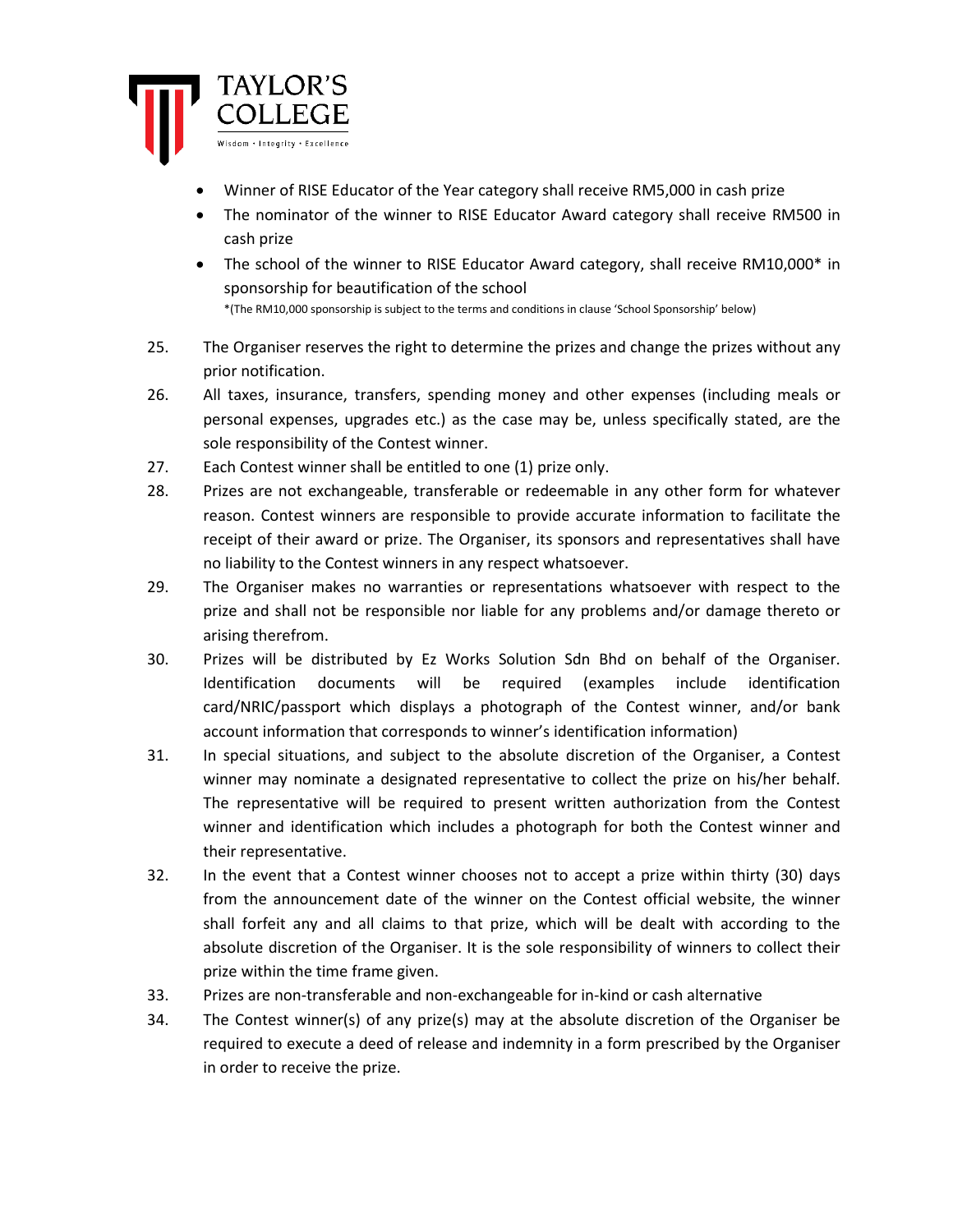

- 35. Winners under the age of 18 must be accompanied by a parent/guardian when collecting their prize. Both the winner and the parent/guardian must sign the deed of release and indemnity and show identification which includes a photograph.
- 36. All prizes are accepted entirely at the risk of the Contest winner, and the Organiser excludes all warranties in connection with any prize to the extent permitted by law. Contest winners shall comply with the terms and conditions of each prize.

## **SPONSORSHIP TO SCHOOL:**

- 37. The winner of the RISE Educator of the Year category ("the Winner"), shall be required to fill in the sponsorship form provided by the Organiser and submit within the deadline provided. The sponsorship proposal from the winner and their school is subject to the Organiser's approval and is required to be completed within three months upon approval.
- 38. Payment shall be made in two instalments: 50% of the Sponsorship Fees will be paid 30 days after approval of the sponsorship paperwork and remaining 50% one month prior to the completion of the works. On receipt of the signed Sponsorship Agreement, the Winner or the school will invoice the Organiser for 50% of the Sponsorship Fee. The remaining 50% of the Sponsorship Fee is due one month before the event.
- 39. Unless otherwise agreed by the parties and stated in the Sponsorship Agreement, Sponsorship Fees shall be paid by the Organiser within 30 days of the invoice date for such Fees. If a shorter payment period for payment of Fees (or part of them) is agreed by the Organiser and recorded in the Sponsorship Agreement, such shorter period shall apply. Time shall be of the essence regarding payment of Fees.
- 40. If the Winner or their school cancels the sponsorship before approval of paperworks, the winner and school agrees that the Fee will be voided.
- 41. If the Winner of their school cancels within an outstanding balance due, the winner or their school remains responsible for the entire balance due.
- 42. Cancellations must be received in writing to the Organiser.
- 43. In the event beyond the reasonable control of the Winner, their school and contracted vendor, without limitation, any of the following: act of God, governmental act, war, fire, flood, explosion, civil commotion, armed hostilities, act of terrorism, revolution, blockade, embargo, strike, lock-out, sit-in, industrial or trade dispute, adverse weather, disease, risk to public health, accident to or breakdown of plant or machinery, shortage of any material, labour, transport, electricity or other supply, regulatory intervention, general advice or recommendation of any government (including any government agency or department), regulatory authority or international agency against travel, events and/or public gatherings, ("force majeure"), the Organiser may cancel, amend the date of the work completion or otherwise alter the final phase. Should the sponsorship work be cancelled, curtailed or adversely affected by any cause within the reasonable control of the Winner, their school or the contracted vendor including but not limited to any of the force majeure events as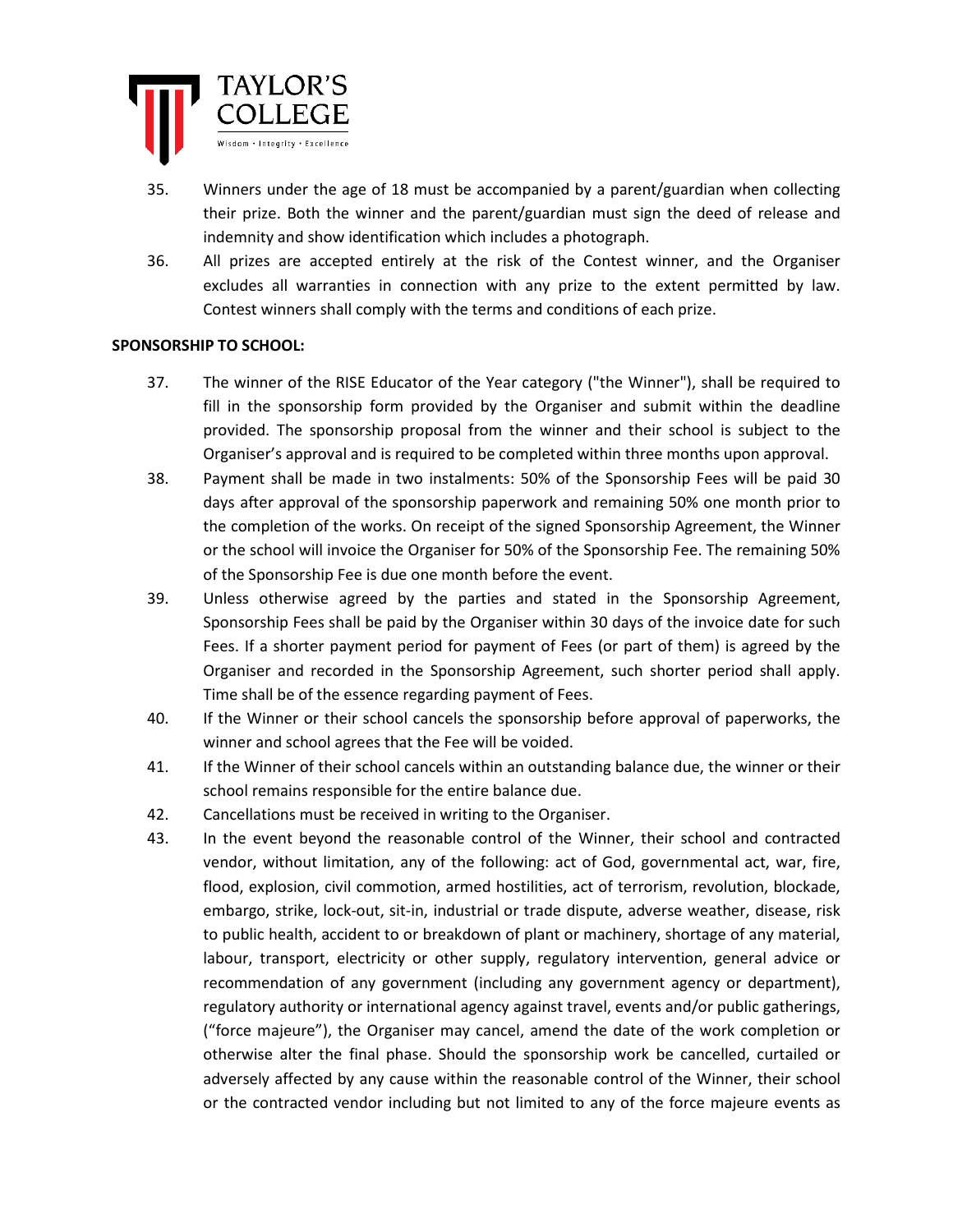

identified in the preceding paragraph, the Organiser shall be under no obligation to refund all or part of the sums to be paid to the Winner and their school in respect of their participation.

44. The Organiser shall be under no liability to the Recipient or any other person in respect of any actions, proceedings, claims, demands, losses (including consequential losses), costs or expenses whatsoever which may be brought against or suffered or incurred by the Recipient as the result thereof.

### **PUBLICITY**

- 45. Competitors may be required by the Organiser to participate in a photo, video and/or film session and acknowledge that the Organiser has the right to use such publicity photos, videos and/or films in any medium and in any reasonable manner it sees fit, unless that person advises the Organiser at the time of entering the relevant contest that he/she wishes to retain his/her anonymity.
- 46. The Organiser reserves the right, at its sole and absolute discretion, to use the nicknames, names, photographs, voice or video recordings and entries of the Contest winner(s) and/or representatives without first obtaining any consent nor making any payment whatsoever to the Contest winner(s) and/or representatives, within the Taylor's Education Group, for publicity, advertising, trade or promotion purposes in any media.
- 47. Contest entries and material submitted in connection with this contest (whether in written, audio, electronic or visual form, or a combination of those) or any photographs, video and/or film footage and/or audio recording taken of competitors become the property of the Organiser which may use the material in any medium and in any reasonable manner it sees fit. Copyright in any such material becomes and remains the sole property of The Organiser.

#### **VARIATION TO THE TERMS & CONDITIONS:**

48. The Organiser reserves the right to change, amend, delete or add to these Contest Terms and Conditions without prior notice at any time and the Contestants shall be bound to such changes.

#### **LIABILITY:**

- 49. The Organiser will not be responsible or liable for:
	- Any problem, loss or damage of whatsoever nature suffered by any party due to any delay and/or failure in receiving and sending the entry form as a result of any network, communication or system error, interruption and/or failure experience by the participating internet line and/or resulting from participation or the downloading of any materials in the Contest. In the event of such error, interruption and or failure, the Organiser shall not be